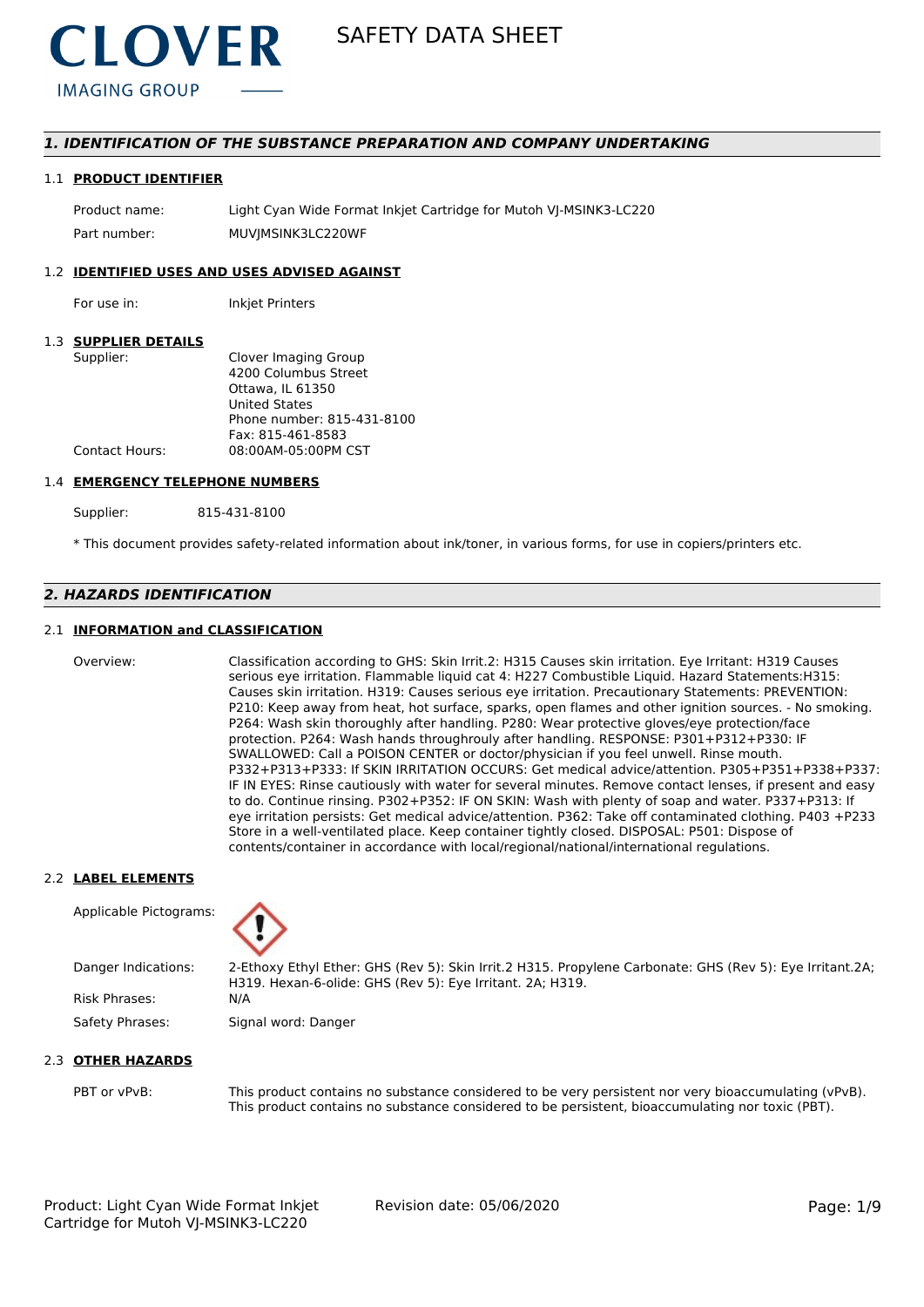

# *3. COMPOSITION / INFORMATION ON INGREDIENTS*

| Ingredients           | <b>CAS number</b> | Weight %  | <b>OSHA</b><br><b>PEL</b> | <b>ACGIH</b><br><b>TLV</b> | Other                              |
|-----------------------|-------------------|-----------|---------------------------|----------------------------|------------------------------------|
| Colorant              | Trade Secret      | $0.1 - 1$ |                           |                            |                                    |
| 2-Ethyoxy Ethyl Ether | 112-36-7          | $30 - 60$ |                           |                            | EC No: 203-936-7 GHS (Rev 5):      |
|                       |                   |           |                           |                            | <b>Skin Irrit.2; H315</b>          |
| Propylene Carbonate   | 108-32-7          | $5 - 15$  |                           |                            | EC No: 203-572-1 GHS (Rev 5): Eye  |
|                       |                   |           |                           |                            | Irritant. 2A; H319                 |
| Polymer               | Trade Secret      | $1 - 10$  |                           |                            |                                    |
| Hexan-6-olide         | 502-44-3          | $5 - 15$  |                           |                            | EINECS $\#$ 207-938-1 GHS (Rev 5): |
|                       |                   |           |                           |                            | Eye Irritant. 2A; H319             |

# The Full Text for all R-Phrases are Displayed in Section 16

#### **COMPOSITION COMMENTS**

The Data Shown is in accordance with the latest Directives.

This section provides composition information for the specified substance/mixture.

# *4. FIRST-AID MEASURES*

### 4.1 **FIRST AID MEASURES**

# 4.1.1 **FIRST AID INSTRUCTIONS BY RELEVANT ROUTES OF EXPOSURE**

| Inhalation:   | If inhaled move to fresh air. Respiratory irritation may occur, if persists seek medical attention. If<br>not breathing, give artificial respiration preferably mouth to mouth.                                                                                            |
|---------------|----------------------------------------------------------------------------------------------------------------------------------------------------------------------------------------------------------------------------------------------------------------------------|
| Eye contact:  | Do not rub eyes. In case of contact, immediately flush eyes with plenty of water for at least 15<br>minutes. If irritation persists get medical attention.                                                                                                                 |
| Skin contact: | In case of contact, immediately flush skin with soap and plenty of water while removing<br>contaminated clothes and shoes. Wash clothing before reuse. Get medical attention if symptoms<br>appear.                                                                        |
| Ingestion:    | Rinse mouth with water. Give two glasses of water and monitor closely. Call a poison control<br>center, emergency room, or physician before trying to induce vomiting. Never give anything by<br>mouth to an unconscious person. Get medical attention if symptoms appear. |

# 4.1.2 **ADDITIONAL FIRST AID INFORMATION**

Additional first aid information: N/A Immediate Medical Attention Required: Treat symptomatically.

### 4.2 **SYMPTOMS AND EFFECTS**

Acute Symptoms from Exposure: No known significant effects or critical hazards. Delayed Symptoms from Exposure: N/A

# 4.3 **IMMEDIATE SPECIAL TREATMENT OR EQUIPMENT REQUIRED**

Treat symptomatically.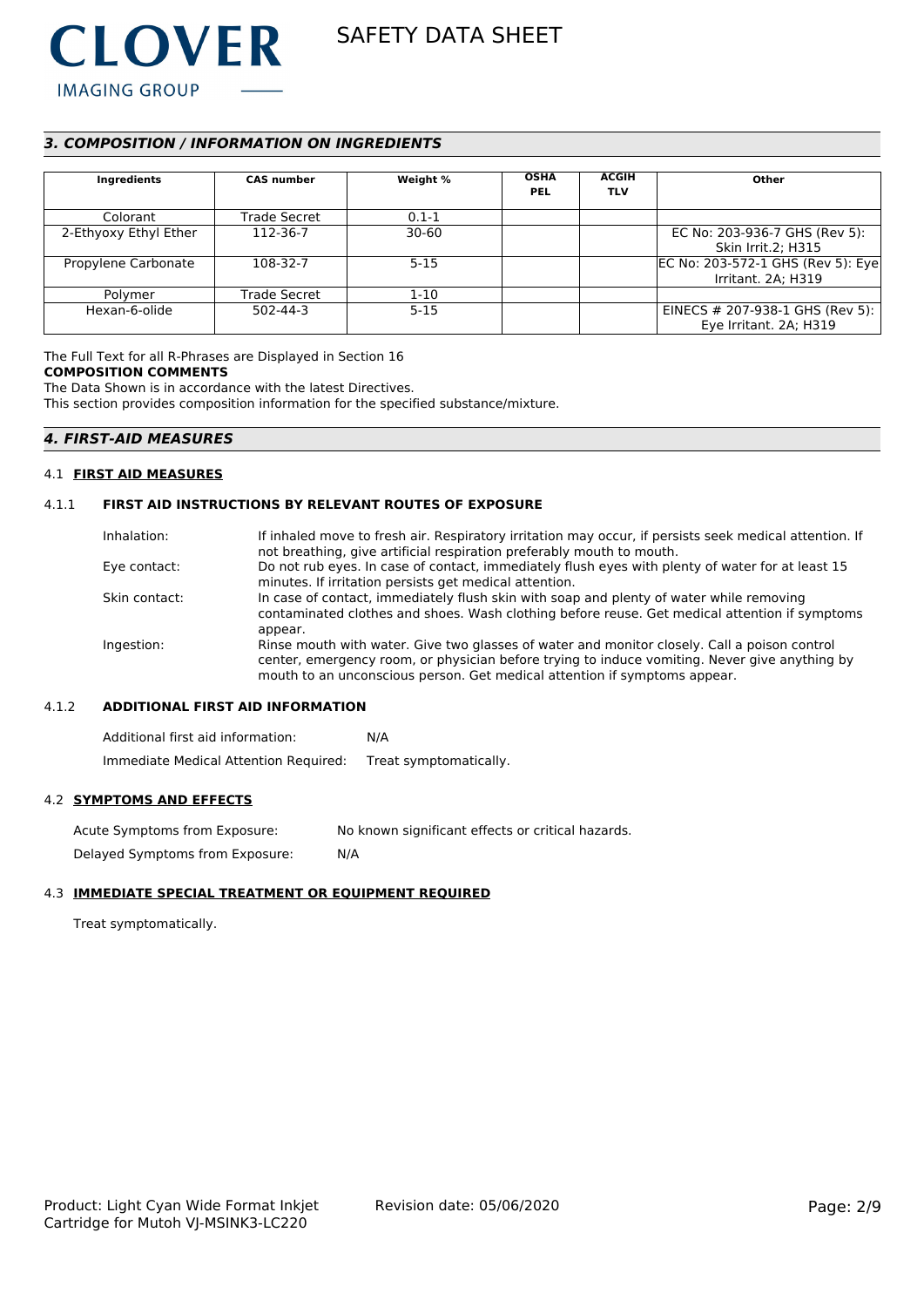

# *5. FIRE-FIGHTING MEASURES*

#### 5.1 **EXTINGUISHING MEDIA**

Recommended Extinguishing Media: Alcohol-resistant foam, dry chemical, carbon dioxide(CO2), water spray. Extinguishing Media Not to be Used: N/A

# 5.2 **SPECIAL HAZARD**

Unusual Fire/Explosion Hazards: Special Hazards arising from the substance or mixture: Carbon oxides. Extinguishing Media Not to be Used: N/A

#### 5.3 **ADVICE FOR FIRE FIGHTERS**

Avoid inhalation of smoke. Wear protective clothing and wear self-contained breathing apparatus

#### *6. ACCIDENTAL RELEASE MEASURES*

#### 6.1 **PERSONAL PRECAUTIONS, PROTECTIVE EQUIPMENT AND EMERGENCY PROCEDURES**

# 6.1.1 **PRECAUTIONS FOR NON-EMERGENCY PERSONNEL**

Use personal protective equipment. Gloves and eye/face protection. Avoid breathing vapors, mist or gas. Ensure adequate ventilation. Remove all sources of ignition. Beware of vapors accumulating to form explosive concentrations. Vapors can accumulate in low areas.

# 6.1.2 **ADDITIONAL FIRST AID INFORMATION**

N/A

#### 6.1.3 **PERSONAL PROTECTION**

Wear personal protective equipment as described in Section 8.

#### 6.2 **ENVIRONMENTAL PRECAUTIONS**

Regulatory Information: Keep product out of sewers and watercourses.

#### 6.3 **METHODS AND MATERIAL FOR CONTAINMENT AND CLEANUP**

Spill or Leak Cleanup Procedures: Contain spillage, and then collect with an electrically protected vacuum cleaner or by wetbrushing and place in container for disposal according to local regulations. Keep in suitable, closed containers for disposal.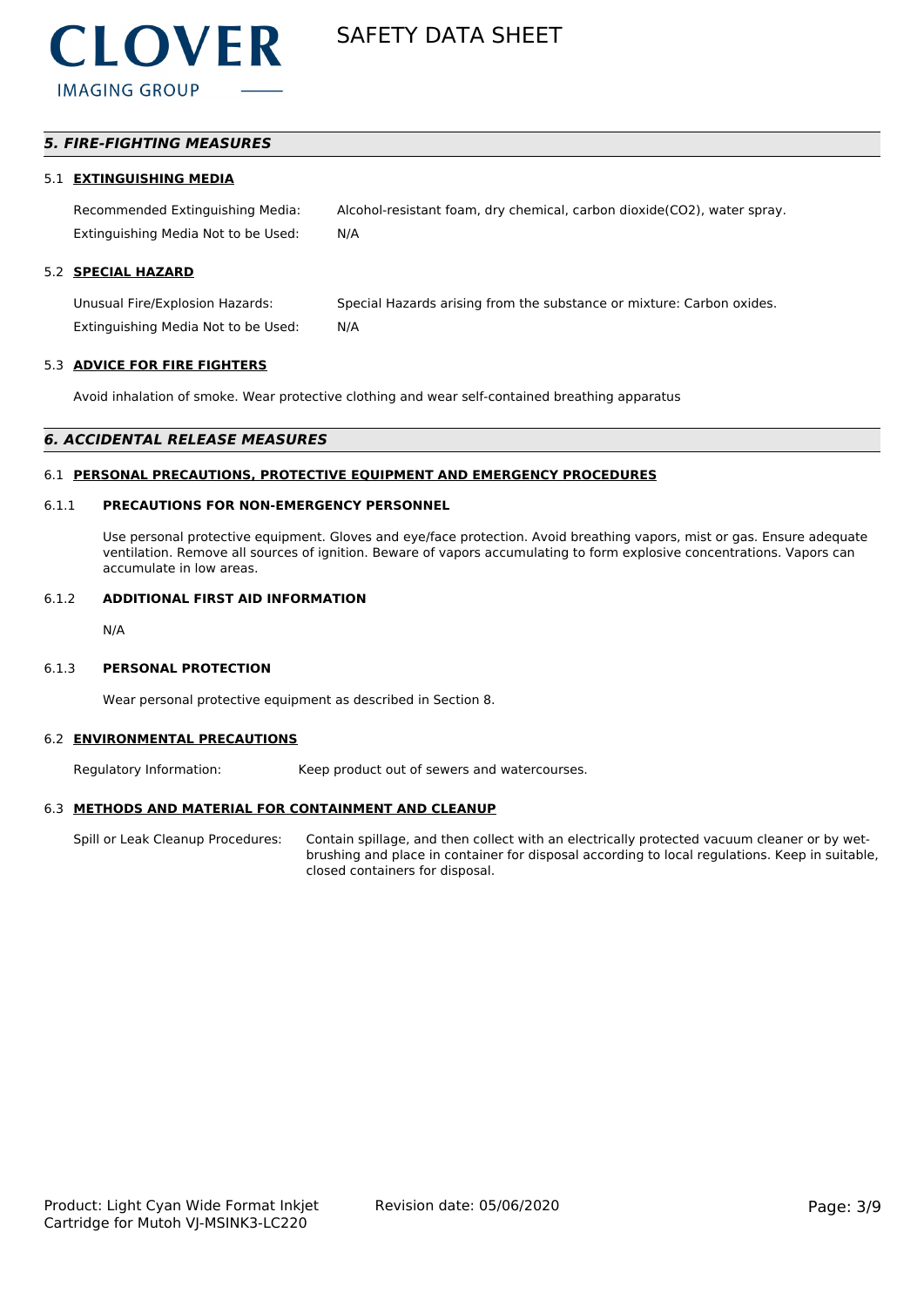# *7. HANDLING AND STORAGE*

#### 7.1 **PRECAUTIONS FOR SAFE HANDLING**

Recommendations for Handling: No special precautions when used as intended. Keep containers closed. If toner, avoid creating dust. Keep away from ignition sources. Advice on General Hygiene: Never eat, drink or smoke in work areas. Practice good personal hygiene after using this material, especially before eating, drinking, smoking, using the restroom, or applying cosmetics.

#### 7.2 **CONDITIONS FOR SAFE STORAGE**

Avoid high temperatures, >100°F/32°C

#### 7.3 **SPECIFIC END USES**

Printing devices

#### *8. EXPOSURE CONTROLS/PERSONAL PROTECTION*

#### 8.1 **CONTROL PARAMETERS**

The best protection is to enclose operations and/or provide local exhaust ventilation at the site of chemical release in order to maintain airborne concentrations of the product below OSHA PELs (See Section 3). Local exhaust ventilation is preferred because it prevents contaminant dispersion into the work area by controlling it at its source.

#### 8.2 **EXPOSURE CONTROLS**

#### **Respiratory protection:**

IMPROPER USE OF RESPIRATORS IS DANGEROUS. Seek professional advice prior to respirator selection and use. Follow OSHA respirator regulations (29 CFR 1910.134 and 1910.137) and, if necessary, wear a NIOSH approved respirator. Select respirator based on its suitability to provide adequate worker protection for given work conditions, levels of airborne contamination, and sufficient levels of oxygen.

#### **Eye/Face Protection:**

Contact lenses are not eye protective devices. Appropriate eye protection must be worn instead of, or in conjunction with contact lenses.

#### **Hand/Skin Protection:**

For emergency or non-routine operations (cleaning spills, reactor vessels, or storage tanks), wear an SCBA. WARNING! Air purifying respirators do not protect worker in oxygen deficient atmospheres.

#### **Additional Protection:**

N/A

#### **Protective Clothing and Equipment:**

Wear chemically protective gloves, boots, aprons, and gauntlets to prevent prolonged or repeated skin contact. Wear splashproof chemical goggles and face shield when working with liquid, unless full face piece respiratory protection is worn.

#### **Safety Stations:**

Make emergency eyewash stations, safety/quick-drench showers, and washing facilities available in work area.

#### **Contaminated Equipment:**

Separate contaminated work clothes from street clothes. Launder before reuse. Remove material from your shoes and clean personal protective equipment. Never take home contaminated clothing.

#### **Comments:**

Never eat, drink or smoke in work areas. Practice good personal hygiene after using this material, especially before eating, drinking, smoking, using the restroom, or applying cosmetics.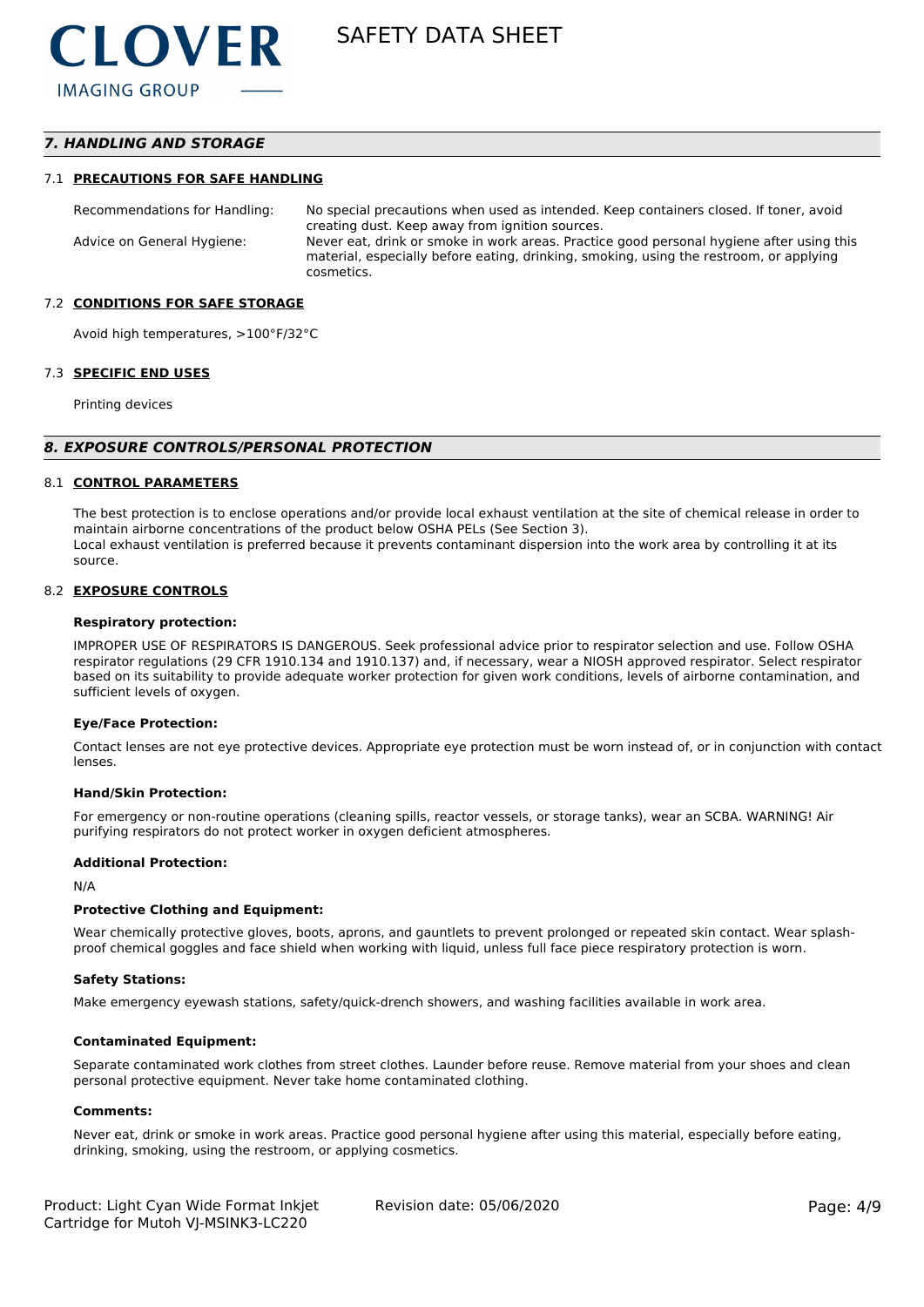# *9. PHYSICAL AND CHEMICAL PROPERTIES*

# 9.1 **DETAIL INFORMATION**

| Physical state:            | APPEARANCE: Cyan liquid. |
|----------------------------|--------------------------|
| Color:                     | Light Cyan               |
| Odor:                      | Slight                   |
| Odor threshold:            | N/A                      |
|                            |                          |
| Boiling point:             | Approx 176°C or higher   |
| Melting point:             | No data available.       |
| Flash point:               | Approx 81°C              |
| <b>Explosion limits:</b>   | No data available.       |
| Relative density:          | No data available.       |
| Auto-ignition temperature: | Not below 220°C          |

# 9.2 **OTHER INFORMATION**

SPECIFIC GRAVITY .975+/-0.05 (25°c). Easily soluble (Diethylene glycol diethyl ether).

# *10. CHEMICAL STABILITY AND REACTIVITY*

# 10.1 **Reactivity:**

| <b>Reactivity Hazards:</b><br>Data on Mixture Substances: | None<br>None                                                                                                   |
|-----------------------------------------------------------|----------------------------------------------------------------------------------------------------------------|
| 10.2 Chemical Stability:                                  | The product is stable. Under normal conditions of storage and use, hazardous<br>polymerization will not occur. |
| 10.3 Hazardous Polymerization:                            | Stable under conditions of normal use.                                                                         |
| 10.4 Conditions to Avoid:                                 | Keep away from heat, flame, sparks and other ignition sources.                                                 |
| 10.5 Incompatible Materials:                              | Strong oxidizing materials                                                                                     |
| 10.6 Hazardous Decomposition:                             | Will not occur.                                                                                                |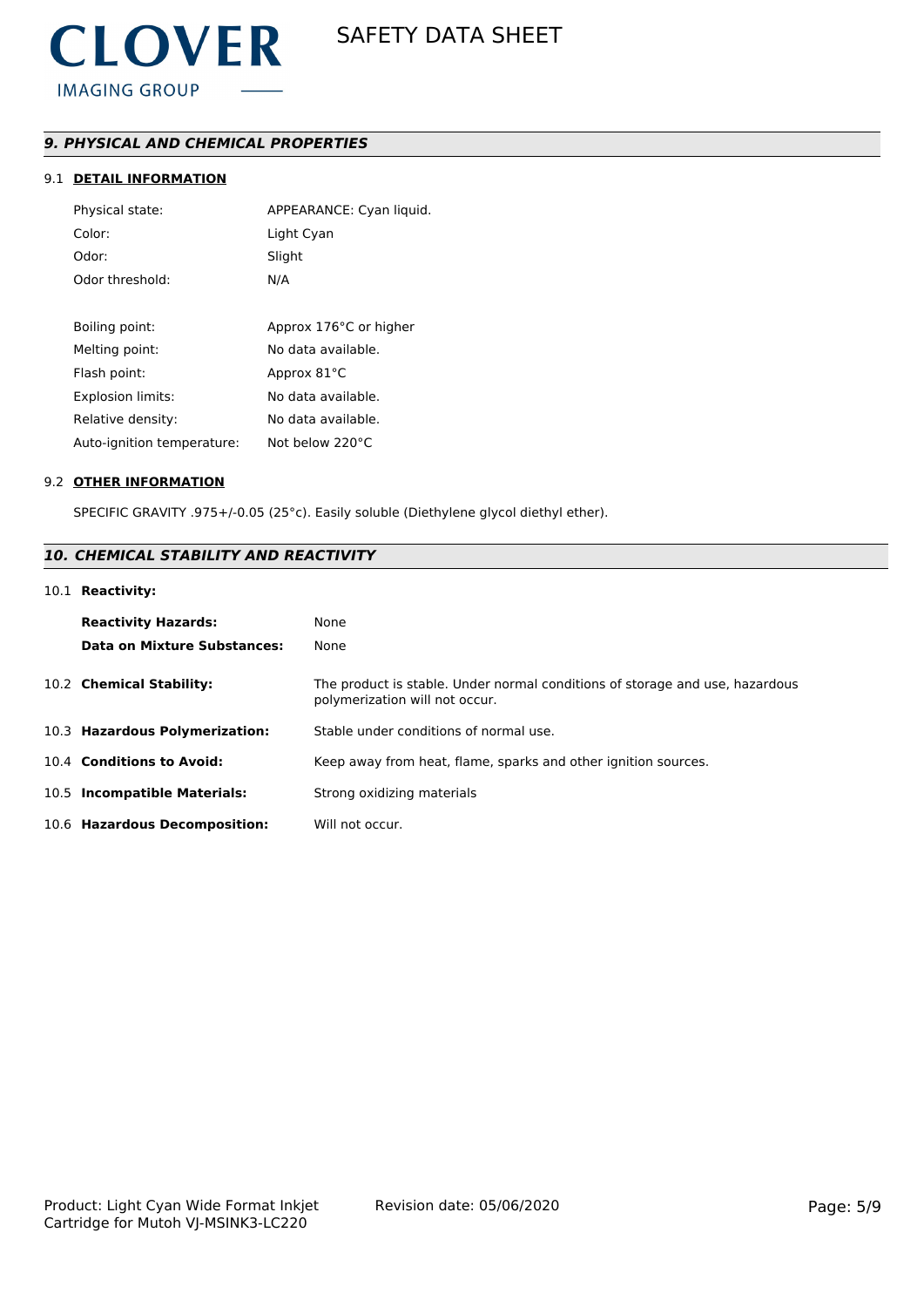

# *11. INFORMATION ON TOXICOLOGICAL EFFECT*

| <b>Mixtures:</b>                   | Water based inkjet ink (Mixture)                                                                             |
|------------------------------------|--------------------------------------------------------------------------------------------------------------|
| <b>Acute Toxicity:</b>             | [Diethylene Glycol Diethyl Ether] LD50 Oral, rat: 4,970 mg/kg. LD50 Skin, rabbit: 6,700 uL/kg.               |
|                                    | Draize test, eye rabbit: 50 mg moderate.                                                                     |
| <b>Skin Corrosion/Irritation:</b>  | Overexposure of ink contact with the skin may cause irritation and, in some people, swelling and<br>redness. |
| <b>Serious Eye Damage:</b>         | Overexposure to the eye surface may be mildly irritating.                                                    |
| Inhalation:                        | Intentional inhalation to ink vapors may result in respiratory tract irritation.                             |
| <b>Sensitization:</b>              | No information available.                                                                                    |
| <b>Mutagenicity:</b>               | No information available.                                                                                    |
| <b>Carcinogenicity:</b>            | No information available.                                                                                    |
| <b>Reproductive Toxicity:</b>      | No information available.                                                                                    |
| <b>STOT - Single Exposure:</b>     | N/A                                                                                                          |
| <b>STOT - Multiple Exposure:</b>   | N/A                                                                                                          |
| Ingestion:                         | Intentional or accidental oral ingestion may cause an upset stomach.                                         |
| <b>Hazard Class Information:</b>   | N/A                                                                                                          |
| <b>Mixture on Market Data:</b>     | N/A                                                                                                          |
| Symptoms:                          | N/A                                                                                                          |
| <b>Delayed/Immediate Effects:</b>  | N/A                                                                                                          |
| <b>Test Data on Mixture:</b>       | N/A                                                                                                          |
| <b>Not Meeting Classification:</b> | N/A                                                                                                          |
| <b>Routes of Exposure:</b>         | Skin absorption, breathing, ingestion, eye contact.                                                          |
| <b>Interactive Effects:</b>        | N/A                                                                                                          |
| <b>Absence of Specific Data:</b>   | N/A                                                                                                          |
| <b>Mixture vs Substance Data:</b>  | N/A                                                                                                          |

# *12. ECOLOGICAL INFORMATION*

| 12.1 <b>Eco toxicity:</b>                                    | No data available.                         |
|--------------------------------------------------------------|--------------------------------------------|
| 12.2 Degradability:                                          | No data available.                         |
| <b>Bioaccumulation Potential:</b> No data available.<br>12.3 |                                            |
| 12.4 Mobility in Soil:                                       | No data available.                         |
| 12.5 PBT & vPvB Assessment:                                  | PBT: Not applicable. vPvB: Not applicable. |
| 12.6 Other Adverse Effects:                                  | No data available.                         |

# *13. DISPOSAL CONSIDERATIONS*

#### **Disposal Information:**

 Dispose of product in accordance with local authority regulations. Empty container retains product residue.

#### **Physical/Chemical Properties that affect Treatment:**

Symbol: This product is not classified as dangerous

Risk Phrases: This product is not classified according to the federal, state and local environmental regulations.

#### **Waste Treatment Information:**

If toner, do not shred toner cartridge, unless dust-explosion prevention measures are taken. Finely dispersed particles may form explosive mixtures in air. Dispose of in compliance with federal, state, and local regulations.

#### **Personal Protection Required:**

N/A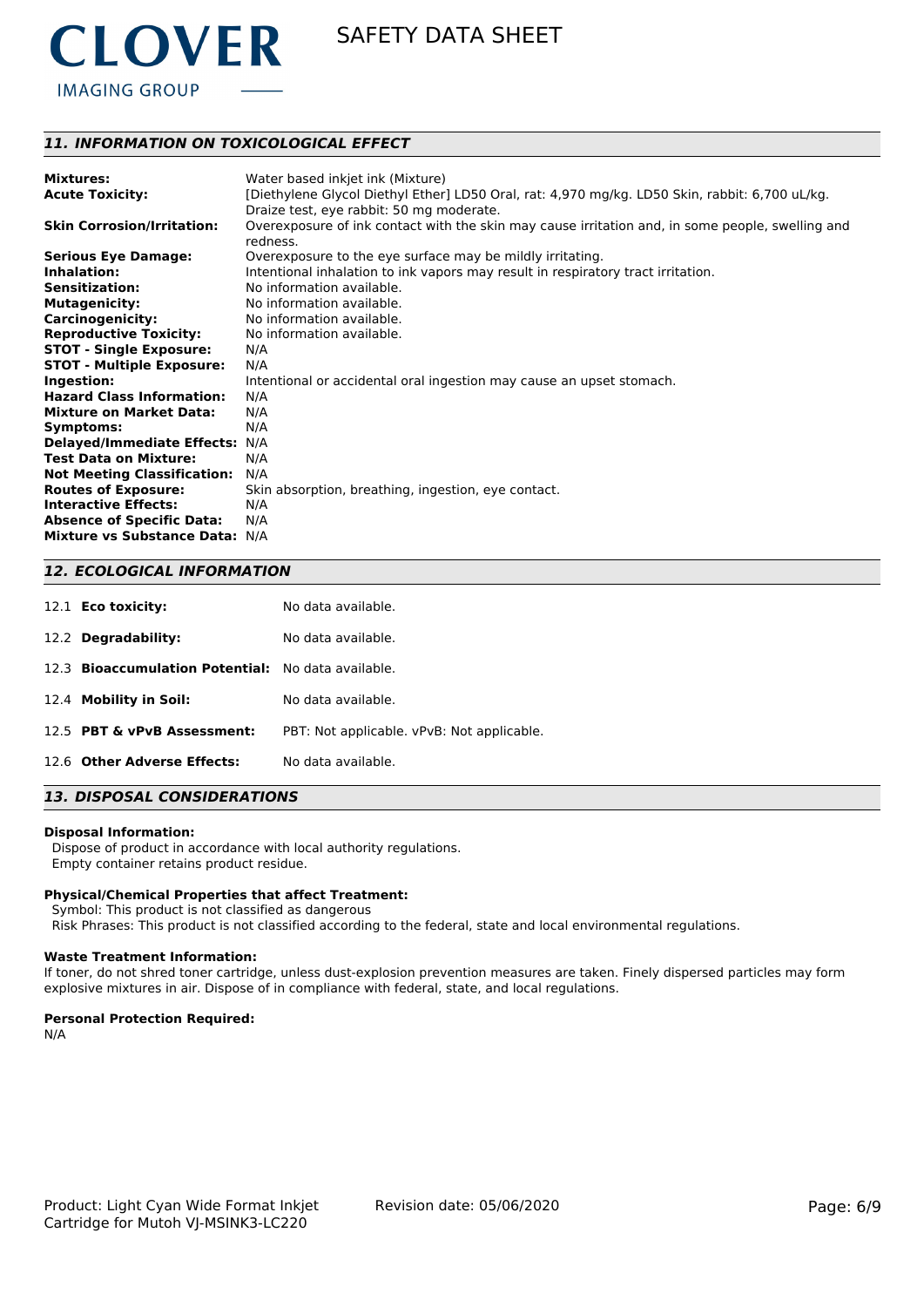

| <b>14. TRANSPORT INFORMATION</b>                                       |                                                                                                                                                                                                                                                                                                                                                                                                                                                                                                                                                                                                          |  |  |
|------------------------------------------------------------------------|----------------------------------------------------------------------------------------------------------------------------------------------------------------------------------------------------------------------------------------------------------------------------------------------------------------------------------------------------------------------------------------------------------------------------------------------------------------------------------------------------------------------------------------------------------------------------------------------------------|--|--|
| 14.1 <b>ID Number:</b>                                                 | Not regulated                                                                                                                                                                                                                                                                                                                                                                                                                                                                                                                                                                                            |  |  |
| 14.2 Shipping Name:                                                    | N/A                                                                                                                                                                                                                                                                                                                                                                                                                                                                                                                                                                                                      |  |  |
| 14.3 Hazard Class:                                                     | N/A                                                                                                                                                                                                                                                                                                                                                                                                                                                                                                                                                                                                      |  |  |
| 14.4 Packing Group:                                                    | N/A                                                                                                                                                                                                                                                                                                                                                                                                                                                                                                                                                                                                      |  |  |
| 14.5 Environmental Hazards:                                            | N/A                                                                                                                                                                                                                                                                                                                                                                                                                                                                                                                                                                                                      |  |  |
| 14.6 User Precautions:                                                 | Transport and storage of the product in accordance with general precautions and instructions<br>mentioned in this SDS.                                                                                                                                                                                                                                                                                                                                                                                                                                                                                   |  |  |
| 14.7 Bulk Transport:                                                   | N/A                                                                                                                                                                                                                                                                                                                                                                                                                                                                                                                                                                                                      |  |  |
| <b>15. REGULATORY INFORMATION</b>                                      |                                                                                                                                                                                                                                                                                                                                                                                                                                                                                                                                                                                                          |  |  |
| 15.1 Regulatory Information:                                           | US Information: Toxic Substances Contol Act (TSCA): All ingredients are listed on the TSCA<br>inventory. Product contains Diethylene glycol dietyl ether that is subject to TSCA Section 5<br>SNUR and to TSCA Section 12(b) export notification requirements. SARA TITLE III: Section<br>313: Diethylene glycol diethyl ether (Chemical Category N230). EU Information: Chemical<br>Safety Assessment according to (EC) 1907/2006: This product has not carried out any<br>Chemical Assessment yet. Australia Information: Hazardous statement: Classified as<br>hazardous according to NOHSC criteria. |  |  |
| EPA Regulatory Information: N/A                                        |                                                                                                                                                                                                                                                                                                                                                                                                                                                                                                                                                                                                          |  |  |
| <b>CERCLA Reportable Quantity: N/A</b>                                 |                                                                                                                                                                                                                                                                                                                                                                                                                                                                                                                                                                                                          |  |  |
| 15.2 Superfund Information:                                            |                                                                                                                                                                                                                                                                                                                                                                                                                                                                                                                                                                                                          |  |  |
| <b>Hazard Categories:</b>                                              |                                                                                                                                                                                                                                                                                                                                                                                                                                                                                                                                                                                                          |  |  |
| Immediate: N/A                                                         |                                                                                                                                                                                                                                                                                                                                                                                                                                                                                                                                                                                                          |  |  |
| Delayed: N/A                                                           |                                                                                                                                                                                                                                                                                                                                                                                                                                                                                                                                                                                                          |  |  |
| <b>Fire:</b> NFPA Rating: Health = $2$ Fire = $2$ Reactivity = 0       |                                                                                                                                                                                                                                                                                                                                                                                                                                                                                                                                                                                                          |  |  |
| <b>Pressure: N/A</b>                                                   |                                                                                                                                                                                                                                                                                                                                                                                                                                                                                                                                                                                                          |  |  |
| <b>Reactivity: N/A</b>                                                 |                                                                                                                                                                                                                                                                                                                                                                                                                                                                                                                                                                                                          |  |  |
| Section 302 - Extremely Hazardous: N/A<br>Section 311 - Hazardous: N/A |                                                                                                                                                                                                                                                                                                                                                                                                                                                                                                                                                                                                          |  |  |
| 15.3 State Regulations:                                                | CALIFORNIA PROPOSITION 65 INFORMATION: Not regulated                                                                                                                                                                                                                                                                                                                                                                                                                                                                                                                                                     |  |  |

15.4 **Other Regulatory Information:** N/A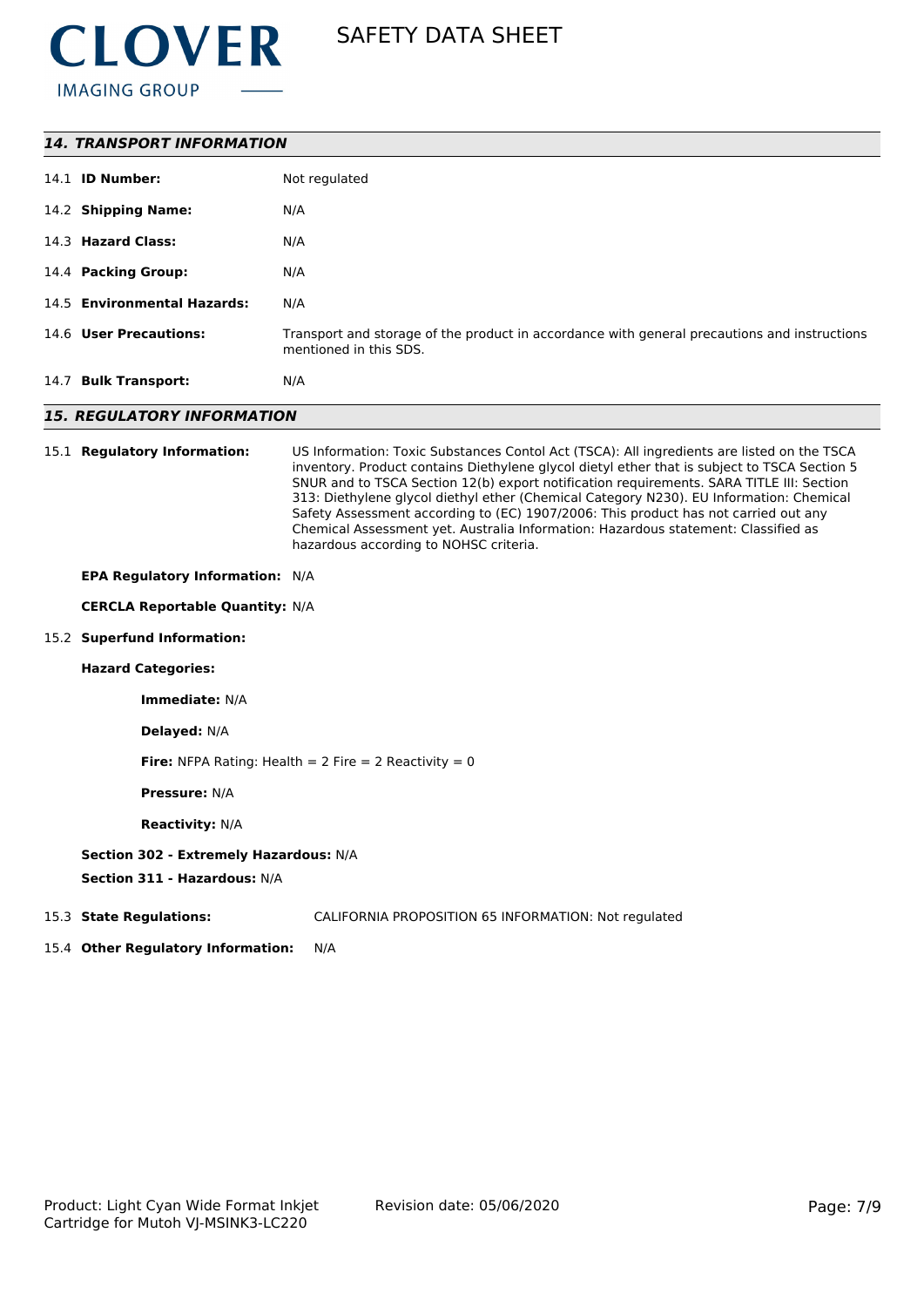

# *16. OTHER INFORMATION*

| <b>General Comments:</b>          | This information is based on our current knowledge. It should not therefore be construed as<br>guaranteeing specific properties of the products as described or their suitability for a particular<br>application |
|-----------------------------------|-------------------------------------------------------------------------------------------------------------------------------------------------------------------------------------------------------------------|
| <b>Creation Date of this SDS:</b> | 01/14/2021                                                                                                                                                                                                        |